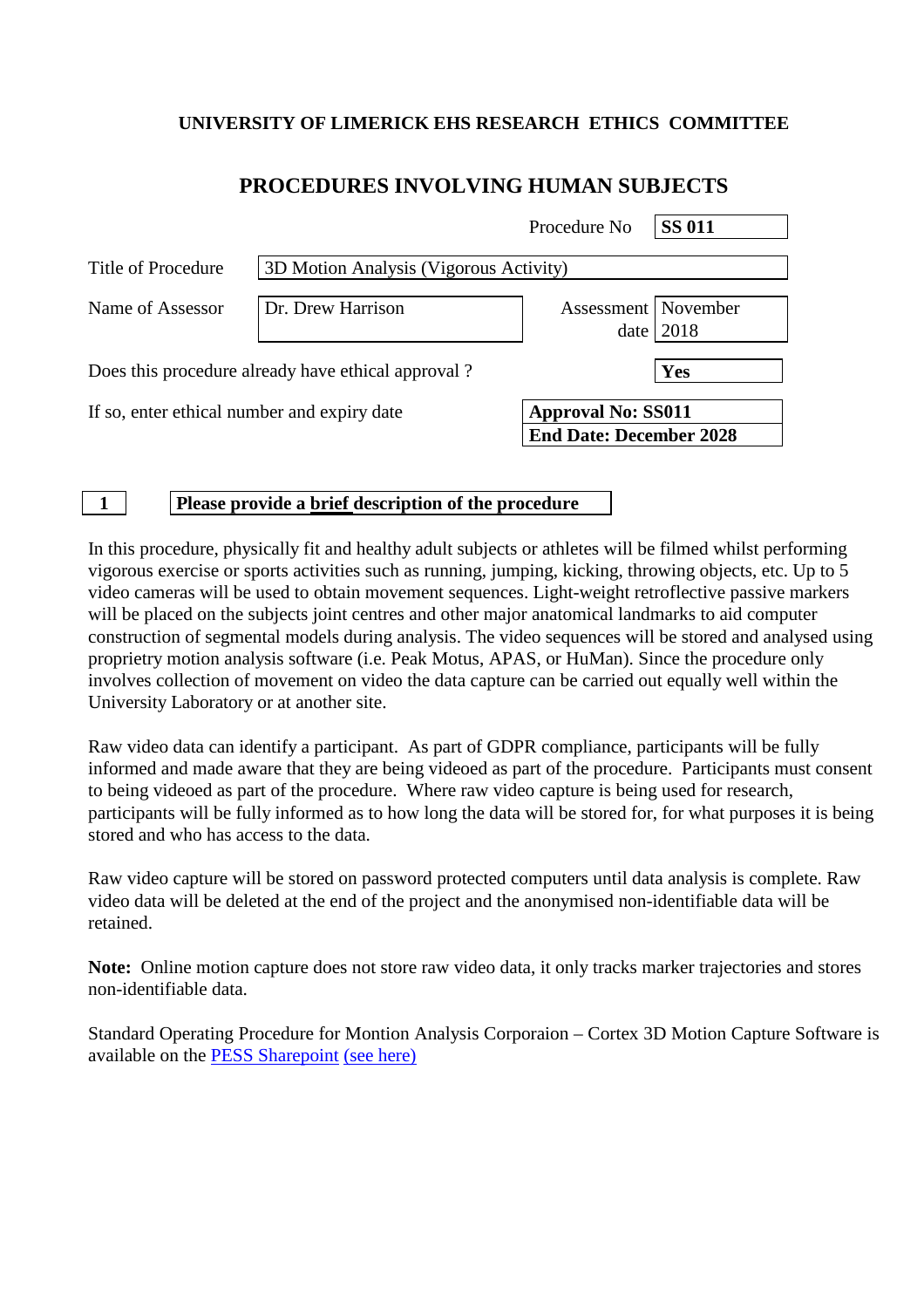

In some trials, subjects may be required to wear exercise clothing or swimming costumes so that anatomical landmarks can be easily identified and marked with retroflective markers or tape.

Raw video data can identify a participant. As part of GDPR compliance, participants will be fully informed and made aware that they are being videoed as part of the procedure. Participants must consent to being videoed as part of the procedure. Where raw video capture is being used for research, participants will be fully informed as to how long the data will be stored for, for what purposes it is being stored and who has access to the data.

Raw video capture will be stored on password protected computers until data analysis is complete. Raw video data will be deleted at the end of the project and the anonymised non-identifiable data will be retained.

**Note:** Online motion capture does not store raw video data, it only tracks marker trajectories and stores non-identifiable data.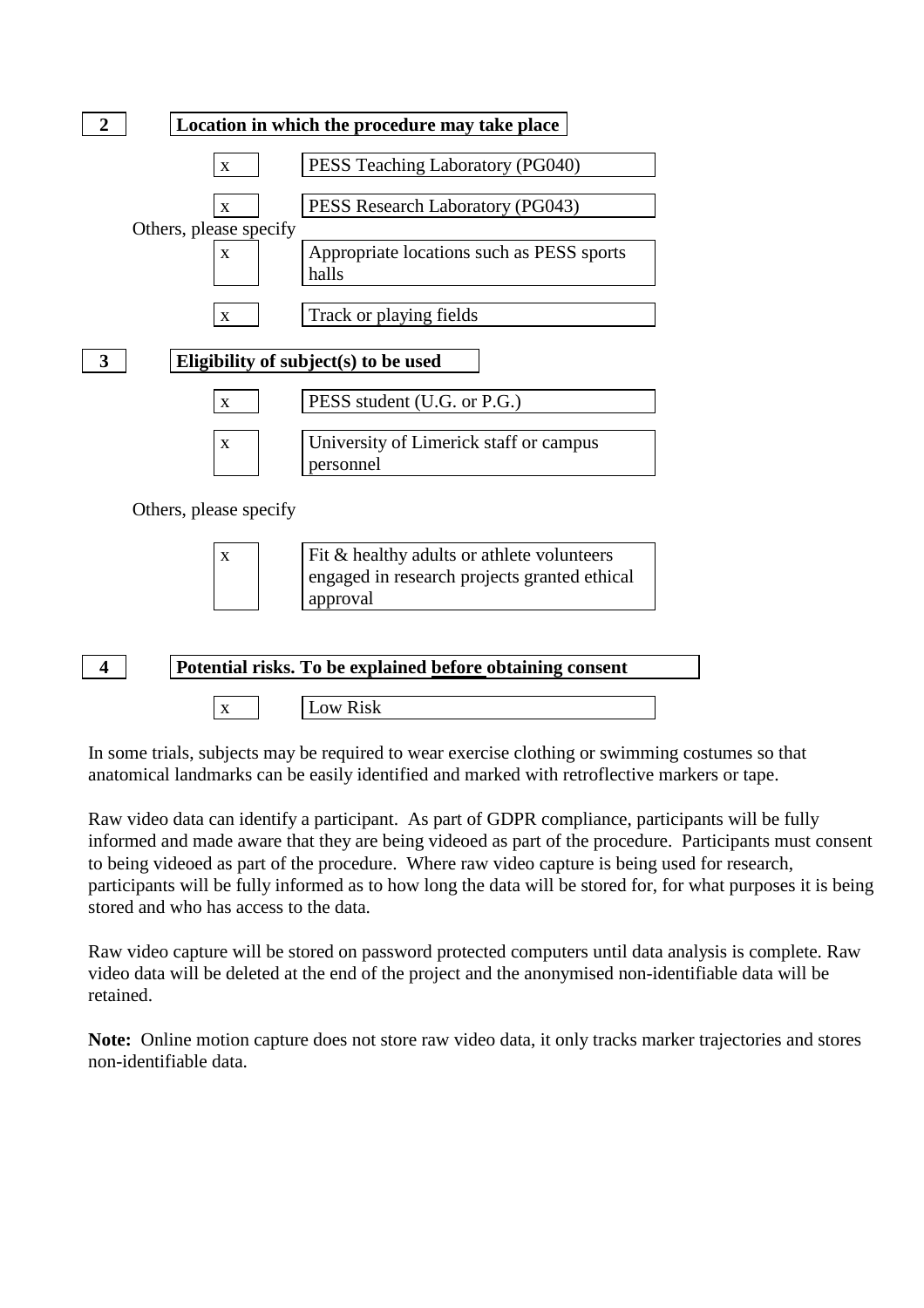## **5 Action to be taken in the event of a foreseeable emergency**

The procedure will be terminated if the volunteer shows any sign of distress.

Standard first aid procedures may be required depending on the severity of the situation. The following standard procedure should be followed in the event of an incident occurring in the PESS building / UL Facility:

- 1. Stop the procedure. Position the subject to prevent self-injury.
- 2. If appropriate, raise the subject's lower limbs to improve blood flow. Should the subject fail to respond summon help immediately.
- 3. Check vital signs airways, breathing and circulation (ABC)
- 4. If required attempt CPR as soon as possible.
- 5. Requesting Help: Emergency Contact telephone numbers are listed on laboratory door:
	- During normal working hours 9am-5pm, use lab phone to contact the Student Health Centre on **061-20**2534
	- Outside of normal working hours, or if the Student Health Centre number is engaged/busy, use the laboratory phone to dial 3333 for UL security personnel who will then contact the ambulance service. If in PESS, contact one of the PESS First Aiders – names are listed on the PESS laboratory door.
- 6. When contacting the above clearly state: Location, Building, Room Number, Nature of Incident/Accident and provide a contact number.
- 7. Complete the UL 'Accident & Emergency' form (completed by the investigator, not the volunteer). Forms available on UL HR website: <https://www.ul.ie/hr/hr-policies-procedures-and-forms-z>

If an emergency or incident occurs offsite, follow the local procedures for dealing with such an event. **Ensure you are aware of the offsite local safety procedures in the event of a foreseeable emergency.**